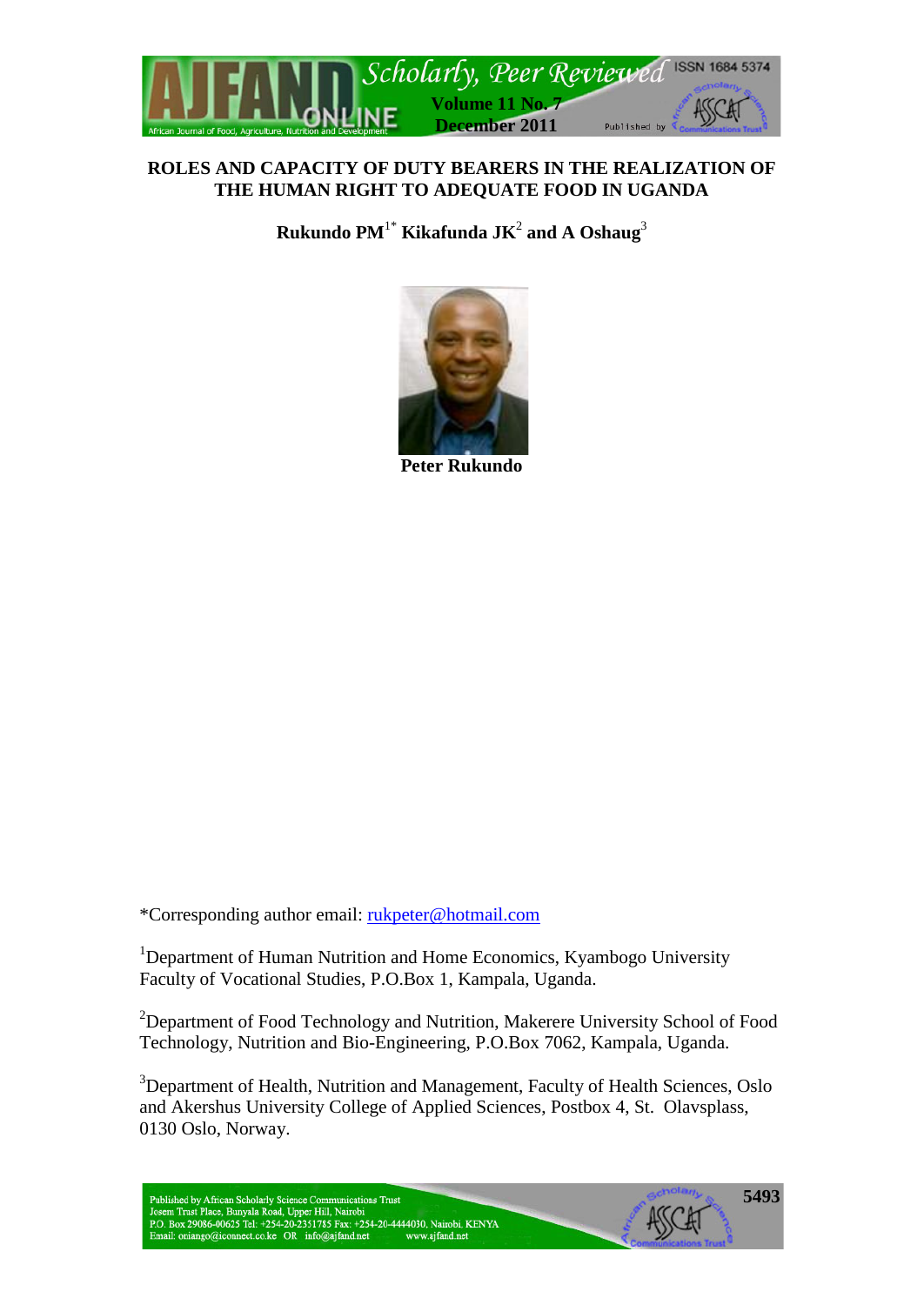

# **ABSTRACT**

The right to adequate food recognised under international law provides a strong foundation for eradicating hunger and malnutrition in all nations. Uganda ratified the International Covenant on Economic, Social, and Cultural Rights (ICESCR) in 1987 and thereby committed itself to ensure the realization of the right to adequate food recognised under Article 11 of the Covenant. This study analysed the roles and capacity of duty bearers in the realization of the right to adequate food in Uganda. Structured interviews were held with purposefully selected duty bearers from 11 districts in the country between February and July 2007. Districts were selected by criterion based sampling. Relevant policies, budgets, and legislation were also reviewed, particularly with state obligations on human rights, and capacity of duty bearers in mind. Although this right is expressly recognised in the Food and Nutrition Policy of 2003 in which a multi-sectoral approach is proposed, sector-specific roles are not explicitly defined in Uganda's institutional and policy framework. Most duty bearer (63%) considered the Ministry of Agriculture, Animal Industry and Fisheries (MAAIF) as being responsible for the delays in implementing the relevant actions for the right to food. The Uganda Human Rights Commission (UHRC) reported receiving inadequate budget resources to support the right to food. Only 20% of duty bearers had knowledge of the General Comment 12, which is an important United Nations instrument that defines and elaborates on the human right to adequate food. Duty bearer's knowledge of the right to food in the national Constitution had a significant  $(X^2 = 0.003; P<0.05)$  positive correlation (R=0.283) with membership status to an ad hoc Uganda Food and Nutrition Council (UFNC). A proposed Food and Nutrition Bill had taken over 10 years without being presented to the National Parliament for the process of enactment into law. As such, most of the support for this right came from development partners. Whereas the ministry of health and MAAIF are line ministries in the implementation of food and nutrition policy, the right to food roles of the various duty bearers in Uganda need to be well defined. Capacity development is also needed, particularly related to integrating right to food sector-specific roles into the theoretical development and practical implementation of food and nutrition security programmes at all levels in the country.

**Key words**: Right to adequate food capacity

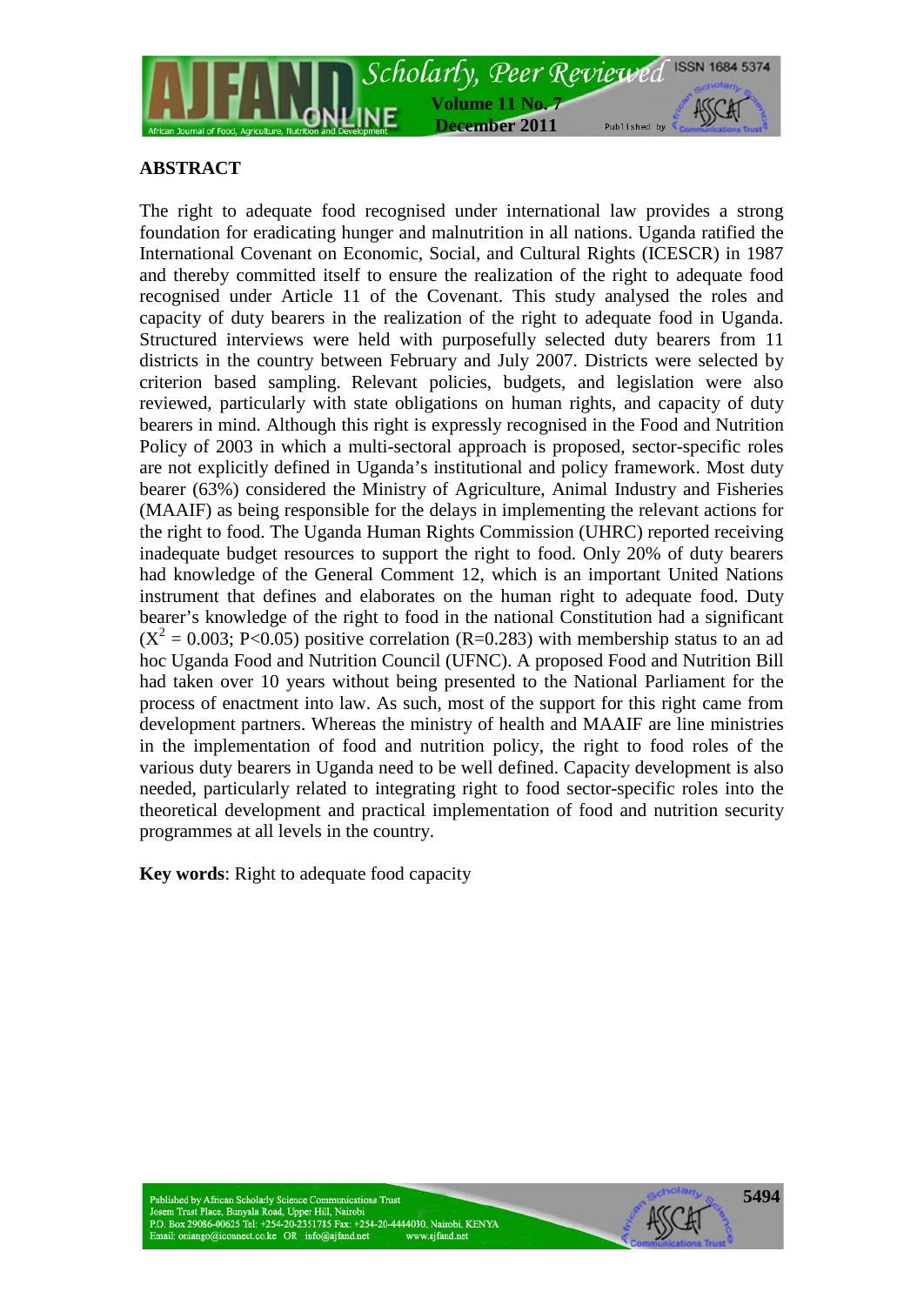

## **INTRODUCTION**

## **Background**

The human right to adequate food is realized when every man, woman and child, alone or in the community with others, have physical and economic access at all times to safe, sufficient and nutritious food or means for its procurement [1]. Uganda is a party to various international commitments to food and nutrition including the Millennium Declaration whose  $1<sup>st</sup>$  Millennium Development Goal (MDG 1) aims to eradicate poverty and hunger. It ratified the International Covenant on Economic, Social, and Cultural Rights (ICESCR) in 1987 and recognized the right to adequate food in Objectives XIV and XXII of the 1995 Constitution of the Republic of Uganda (CRU) [2].

In 1997, Uganda like other Highly Indebted Poor Countries (HIPC) adopted a Poverty Reduction Strategic Paper (PRSP) as a basis for debt relief and Poverty Reduction Support Credit (PRSC) from the World Bank and the International Monetary Fund (IMF). The PRSP was adopted as the "Poverty Eradication Action Plan (PEAP)", an overall policy framework that was reviewed every five years [3]. In effect, the Government of Uganda instituted the Plan for Modernisation of Agriculture (PMA) Secretariat in the year 2000 to fast-track agricultural transformation and food security through commercialised agriculture [4, 5, 6].

Within the context of the PEAP and the PMA, the Uganda Food and Nutrition Policy (UFNP) was adopted in 2003 with the right to adequate food as its guiding principle [7]. Based on this Policy, a multisectoral Uganda Food and Nutrition Council (UFNC) was proposed to guide the implementation and monitoring of food and nutrition programmes. The Ministry of Agricultural, Animal Industry, and Fisheries (MAAIF) and the Ministry of Health (MOH) are the line ministries in the implementation of the UFNP. Subsequently, a National Food and Nutrition Strategy (NFNS) to guide the implementation of the Policy was drafted in 2005 with emphasis to shift from a 'basic needs approach' to a 'human rights based approach' to food and nutrition security [8].

In spite of the aforementioned commitments to provide food security, the country suffers a high malnutrition burden in children aged 6-59 months: mortality associated with malnutrition was estimated at over 40%; chronic malnutrition indicated by stunting was at 38%; acute malnutrition indicated by wasting was 6%; while underweight was 16% [9]. The consequence of childhood malnutrition and related mortality in Uganda is not limited to infections, but also poor immune function due to inadequate dietary intake and care in infancy and childhood [10].

By 2006, more than one third of the estimated 30 million Ugandans were living under conditions of income poverty – with less than one United States dollars per day [11], while an estimated 19% of the population were reported to be undernourished [12]. The Food and Agriculture Organization of the United Nations (FAO) subsequently indicated in 2008 that the situation had not improved due to a global financial crisis that resulted into increased food and fuel prices [13].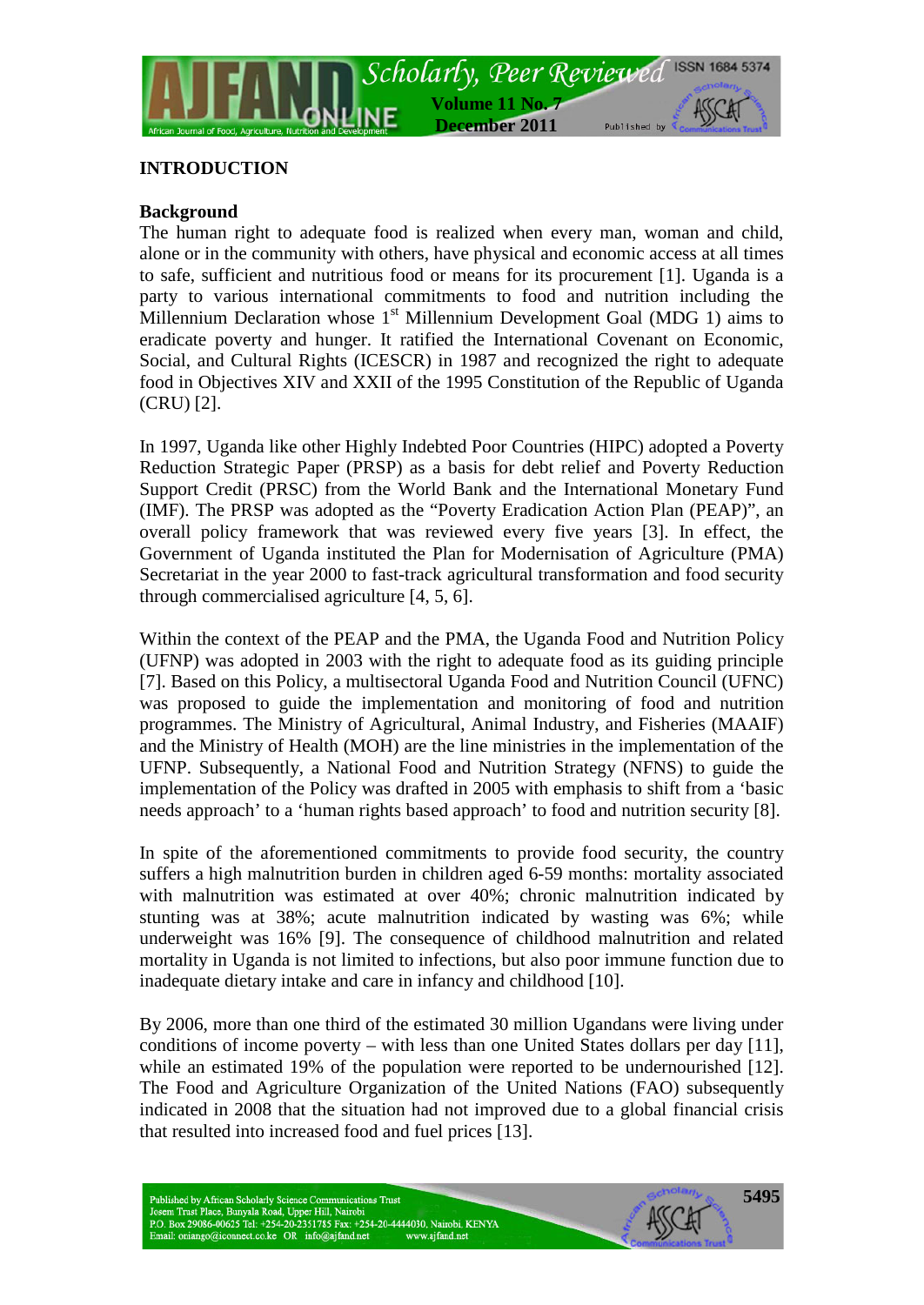

### **Objectives of the study**

Based on existing institutional and legislative frameworks in Uganda, and its State Party obligations and commitments to the ICESCR and other relevant human rights instruments, the objective of this study was to analyse the roles and capacity of duty bearers to develop and implement policies and legislation to ensure availability and access to adequate food by citizens of Uganda.

### **MATERIALS AND METHODS**

### **Study design and respondents**

This study was a non-experimental design that involved a cross-sectional role and capacity analysis of relevant duty bearers considered as elected, appointed, or delegated authorities relevant to the implementation of food and nutrition policy, and the realization of the human right to adequate food in Uganda. Role analysis involved assessing performance of duty bearers in meeting their obligations and responsibilities, taking into account their efforts and achieved results [14, 15]. Capacity analysis involved assessing the ability of actors to meet the obligations required of them using available resources [16, 17].

A total of 109 duty bearers were selected by purposive sampling from 11 districts of Uganda – Kampala, Gulu, Katakwi, Soroti, Kayunga, Jinja, Rakai, Kasese, Bushenyi, Mbarara, and Kisoro. The districts were selected by criterion-based sampling, such as events, settings, and activities impacting the right to adequate food. Conflict related internally displaced persons (IDPs) were a basis for selecting Gulu district from the north, and Katakwi and Soroti districts in the north east. Rakai district in the south was selected on the basis of the effect of HIV/AIDS. The other districts from the south west were selected on the basis of high reported levels of undernutrition despite being among the largest food producing districts in the country. The capital city of Kampala was a core site of the study given that it is where the headquarters of most of the relevant institutions are situated.

Out of the 109 respondents, 48 % (52) were district and village council leaders, 11% (12) were from the food and nutrition line ministries of MAAIF and MOH, 23% (25) were from other ministries and institutions represented on the *ad hoc* Uganda Food and Nutrition Council (UFNC), 12% (13) were Members of Parliament, and 6 % (7) were from the Judiciary.

#### **Data collection and analysis**

The study employed both qualitative and quantitative methods of data collection. Face-to-face interviews guided by an objectives-based semi-structured questionnaire were used on duty bearers from institutions at the national and district level, while a checklist of open-ended questions was used with local council authorities in the districts.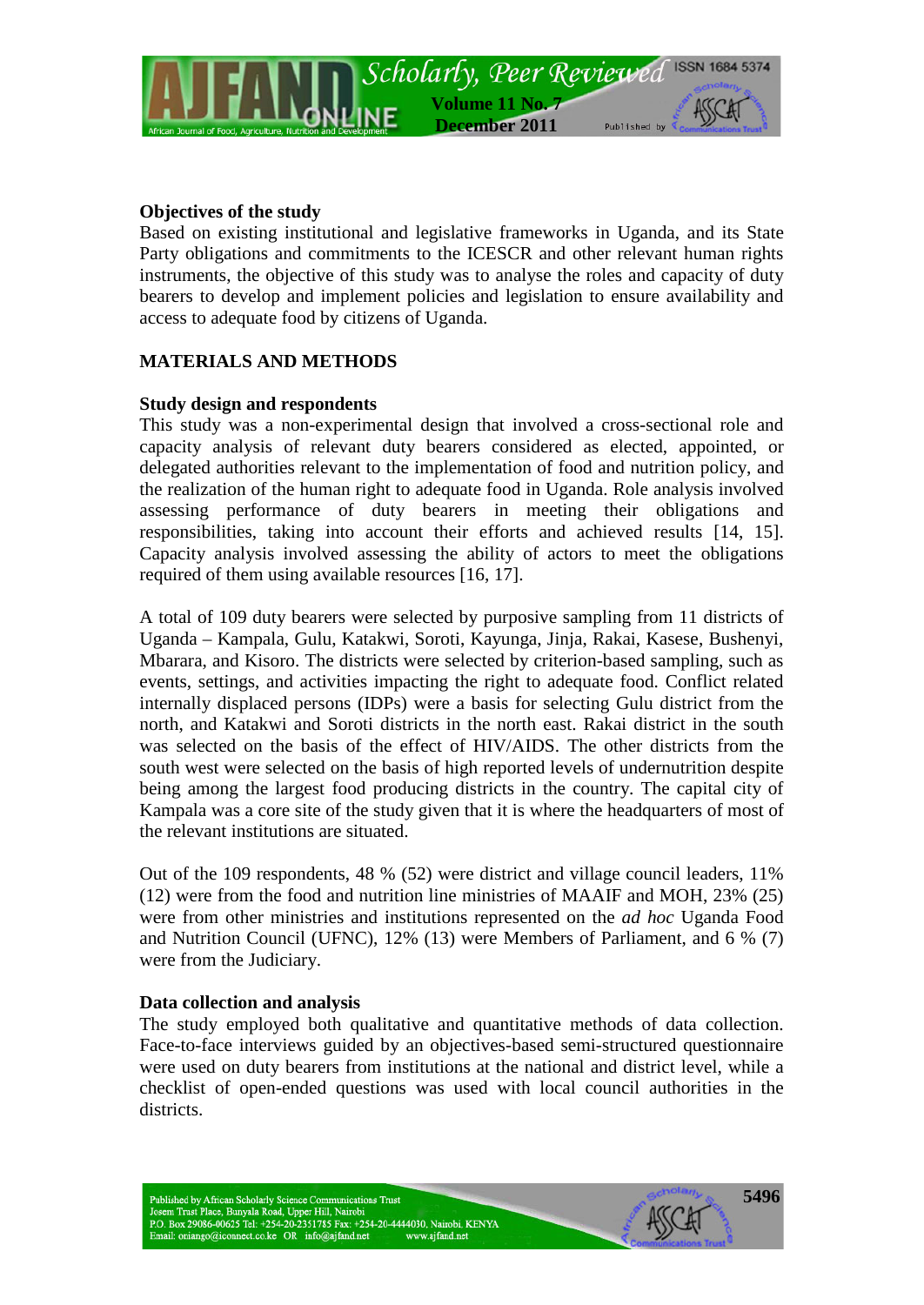

Qualitatively, content analysis of relevant policies, strategies, legislation, and budgets frameworks was a continuous process before, during, and after data collection. Phenomenology techniques including real time analysis were employed as an ongoing analysis process during the interviews [18]. It included qualitative evaluation of attitudes, intentions and perceptions to the right to adequate food. Quantitatively, statistical analysis using the Statistical Package for Social Scientists (SPSS) version 12, involved the use of Pearson Chi-Square to test, at significant level P<0.05, whether institutional membership to the UFNC was related to knowledge of provisions on the right to food in Uganda's Constitution [2], and in General Comment 12 [1]. The Spearman Correlation and the Fishers Exact test were used to validate Chi-Square results given the relatively small sample size.

A right to adequate food obligation matrix, which illustrates a cross linkage of the State's obligations to respect, protect, and fulfil human rights, against the component of nutrition security (food security, care, and health), was adapted as an interdisciplinary and intersectoral tool for analysing roles and capacity to realise the right to adequate food within the context of food and nutrition security [19].

## **RESULTS**

#### **Institutional roles, policy and legal framework for right to food in Uganda**

In 1987, Uganda ratified the International Covenant on Economic, Social, and Cultural Rights (ICESCR) and pledged to ensure the right to food in the context of food security and nutrition in Objectives XIV and XXII of the 1995 Constitution of the Republic of Uganda. Objective XXII specifically provides that, "The State shall: a) take appropriate steps to encourage people to grow and store adequate food; b) establish national food reserves; and, c) promote proper nutrition through mass education and other appropriate means required to build a healthy State."

As illustrated in the Figure 1, an important but ad hoc (non-legally institutionalised) Uganda Food and Nutrition Council (UFNC) has been influencing policy and legislation affecting the right to food in the context of food and nutrition security. Despite absence of a legal mandate, the UFNC has since 1987 been considered as a multisectoral forum of technical persons from stakeholder institutions relevant to the improvement of food and nutrition. In addition to the Ministry of Agriculture, Animal Industry and Fisheries (MAAIF) and the Ministry of Health (MOH) which are the food and nutrition line ministries, other institutions represented on the UFNC include the: Ministry of Gender, Labour, and Social Development (MGLSD); Ministry of Finance, Planning, and Economic Development (MFPED); Ministry of Education and Sports (MOES); Ministry of Local Government (MLG); Uganda National Bureau of Standards (UNBS); Ministry of Trade, Tourism and Industry (MTTI); the Plan for Modernization of Agriculture (PMA); Institutions of Higher Leaning; Civil Society Organisations (CSO); Farmers groups; and the Private Sector.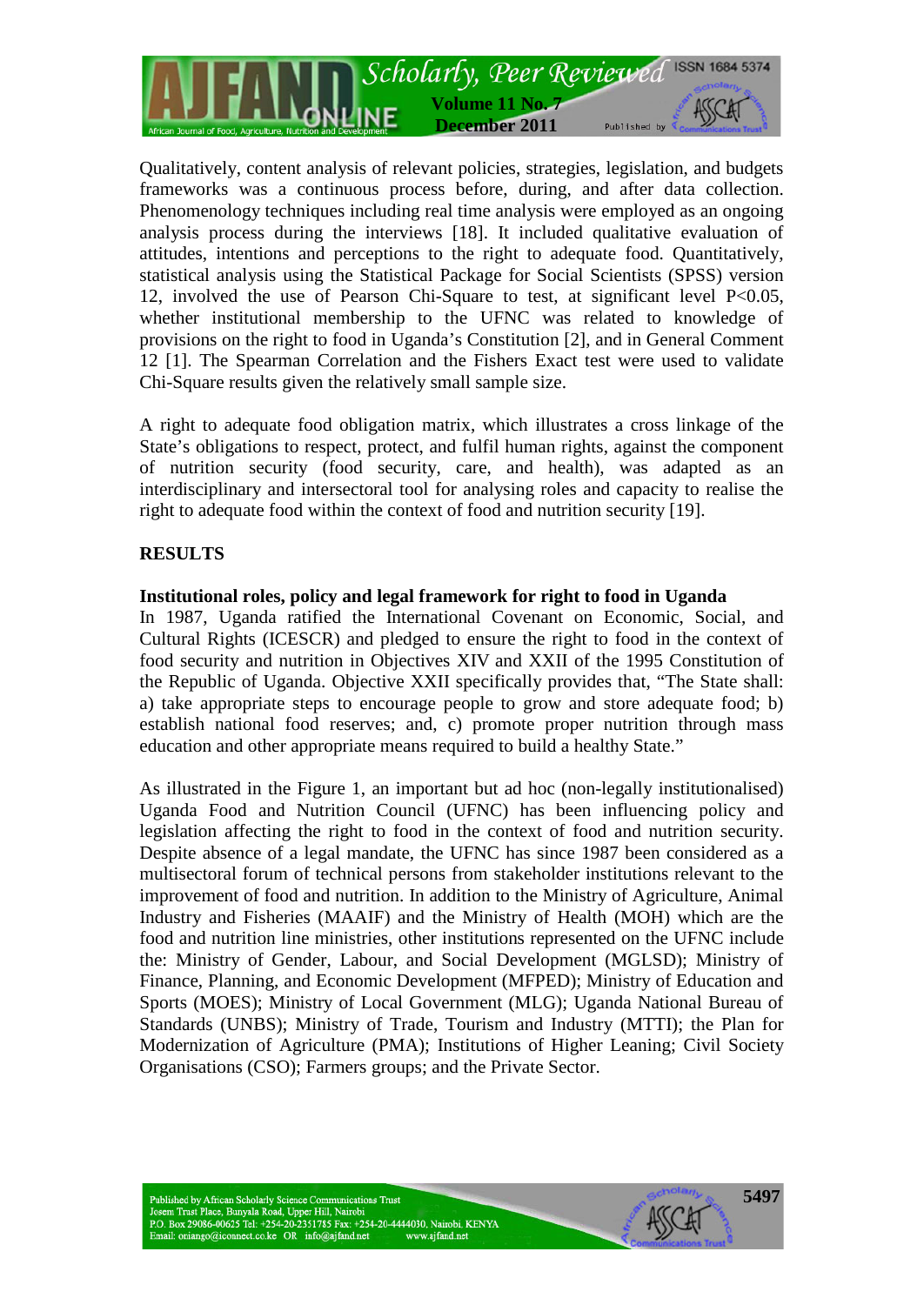

**Figure 1: Institutional framework supporting the right to food in the context of food and nutrition security in Uganda**

In addition to the majority representation of government ministries (69%), a policy gap identified by this study is the omission of the Office of the Prime Minister (OPM) in the structural framework of UFNC as proposed in the UFNP of 2003. Apparently, the Ministry of Disaster Preparedness and Relief (DPR) under the Office of the Prime Minister (OPM) is obliged to provide and coordinate humanitarian disaster response and food relief to the most vulnerable in time of disasters and emergencies. However, the role and obligations of the DPR and OPM generally, have not been included in the food and nutrition policy framework [7]. In addition, the Uganda Human Rights Commission (UHRC), an institution mandated by Article 52 of the 1995 Constitution of the Republic of Uganda (CRU) to monitor all human rights including the right to adequate food [2], is also omitted from the food and nutrition policy framework.

As seen in Table 1, this study established that there was limited knowledge of the constitutional provisions in objectives XXII; only 39% (42) were aware of States commitment to Food Security and Nutrition in the 1995 CRU. This implied a challenge for some duty bearers to appreciate and promote a constitutionally mandated obligation on food and nutrition. In addition, only 22% of duty bearers were aware about the United Nations General Comment 12 (GC 12) on the human right to adequate food. This also showed low levels of duty bearer's civic awareness on the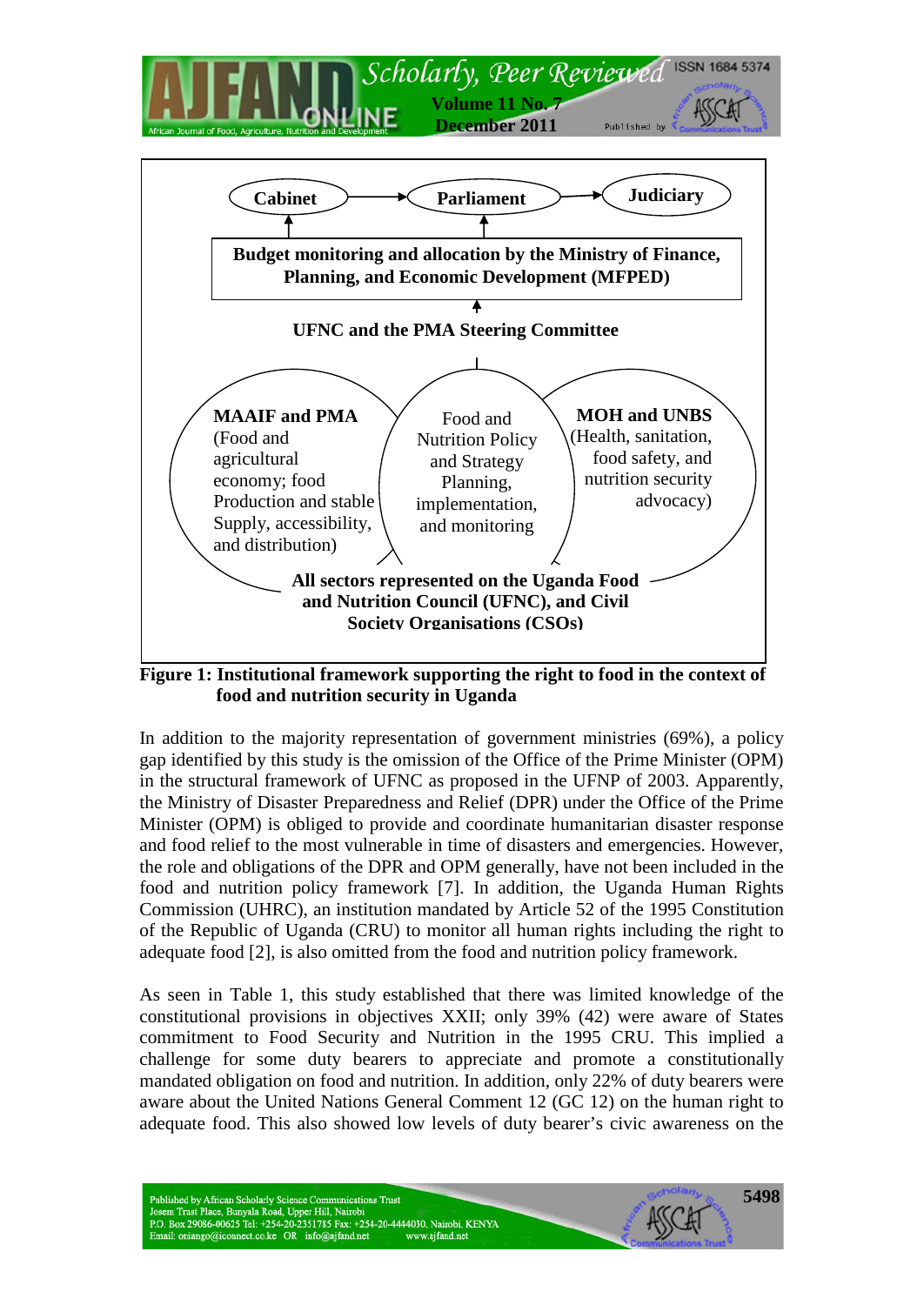

State obligations and commitments on the right to food in accordance to international law.

In the absence of a national right to food strategy, this study did not establish specific institutional roles on the right to adequate food in Uganda. Whereas international law describes the State as having the primary obligation to ensure the right to adequate food of its people, 56 % (61) perceived this right as an obligation of United Nations (UN) agencies such as the World Food Programme (WFP).

Pearson Chi-Square test at significant level of  $p<0.05$ , on the relationship between membership status to the UFNC and knowledge of obligations stipulated in national and international human rights instruments (Objective XXII, and GC 12) yielded a positive relationship ( $X^2 = 8.739$ , P=0.003 and  $X^2 = 6.021$ , P=0.009 respectively). Correlation coefficient were also positive  $(r=0.283$  and  $r=0.351$ , respectively). This implied that more members from UFNC represented institutions were aware of relevant instruments and legal provisions on the right to adequate food at national and internal level as compared to those from institutions not represented on the UFNC. In essence, this would justify the need for further civic awareness of this right, especially among other relevant institutions not represented on the UFNC.

Despite the multi-sectoral approach recommended in the Uganda Food and Nutrition Policy of 2003, most duty bearers (63%) considered the Ministry of Agriculture, Animal Industry and Fisheries (MAAIF) as being responsible for the delays in adopting and implementing the relevant actions to ensure the right to adequate food in country. In addition 5 of the interviewed 6 duty bearers from the Ministry of Health (MOH) reported that the right to adequate food was not their mandate in spite of this institution being a food and nutrition line ministry. This implied a gap in the interpretation of a multi-sectoral approach emphasised in the realization of the right to food in the context of the UFNP.

The study did not establish any specific legislation that explicitly defined the right to food roles of relevant institutions of the State. The Food and Drug Act (FDA) adopted in 1959 when Uganda was still a British Protectorate is out of date and essentially regulated food quality and safety [20]. In 1993, the FDA was revised to provide for the institutionalisation of the National Drugs Authority (NDA) and the Uganda National Bureau of Standards (UNBS). Consequently, a Food and Nutrition Bill and a Food Safety Bill were also proposed. However, despite 15 years of negotiations and waiting, the two draft legislations had not been enacted into Law at the time of the study.

In collaboration with the Ministry of Trade, Tourism, and Industry (MTTI) and other stakeholders, the MOH is also the lead institution enforcing Statutory Instrument 278- 1 that regulates the Marketing of Infant and Young Child Foods in Uganda [21]. This legal instrument is central in protecting the right of infants and children to breast milk, in accordance to the Innocenti Declaration on the Protection, Promotion, and Support of Breastfeeding, and the Code of Marketing and Promotion of Breast Milk Substitutes, adopted by the World Health Assembly in 1981.

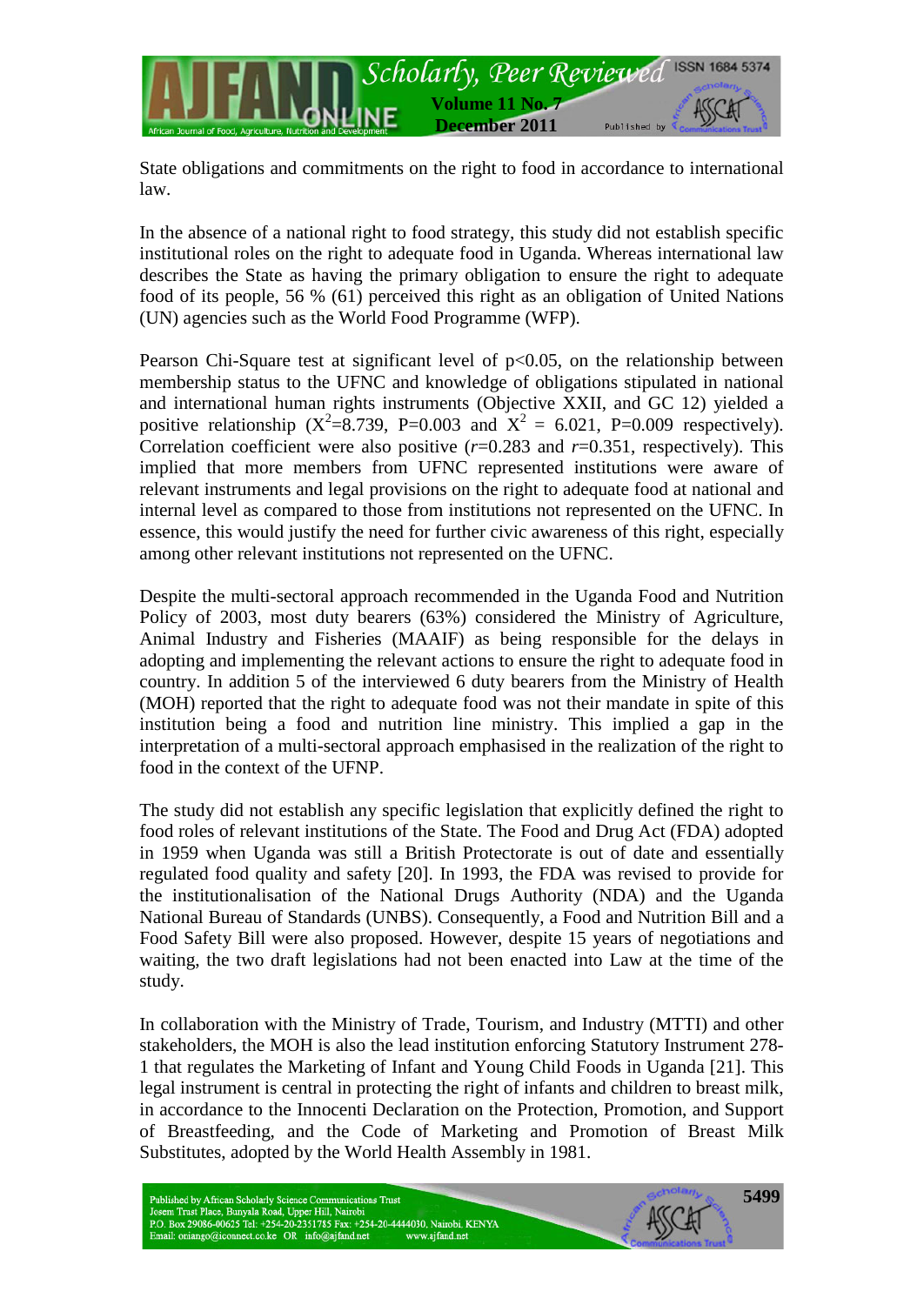

In addition, "The Children's Statute" of 1996 provided for the establishment of the National Council of Children (NCC). It places obligations on the State and responsibility on parents to ensure adequate care of children in Uganda. In effect, Sections 157 of the "Penal Code Act" (PCA) makes it legally possible to accuse and charge parents in court of law, for neglecting to provide food to children under their care by stating that:

*"Anyone with authority to care for any child who refuses or neglects to provide sufficient food, clothing, bedding, and other necessaries for the child, so as thereby to injure the child, commits a misdemeanour"*.

This would be interpreted as an offence punishable by a jail sentence of up to one year and or a fine.

Other legislation that may support the progressive realization of the right to adequate food in Uganda include among others: "The Water Statute" of 1995; "The Adulteration of Produce Act" of 2000; "The Plant Protection Act" of 2000; "The National Agricultural Advisory Services Act" of 2001; "The Agriculture Chemicals Act" of 2007; and the amended "Land Act" of 1998, which was also being amended at the time when consultations of this study were being undertaken.

Given that legislation is a continuous process, there could be other right to food – relevant legal instruments in Uganda. However, most of the identified instruments are neither explicit on the right to food nor specific on duty bearers and institutional roles. Only the "Food and Nutrition Bill", which had been in draft form for over 15 years, had clearly outlined the right to food roles of specific sectors under the stewardship of a proposed multi-sectoral Food and Nutrition Council (UFNC) and Secretariat.

#### **Capacity to implement and monitor the right to adequate food in Uganda**

Most duty bearers (72%) reported that the State of Uganda lacked the capacity to realise the right to adequate food for all its citizens. Figure 2 illustrates that most duty bearers identified lack of political will (45%), followed by budget constraints (34%) and inadequate human resources (14%) as the main capacity constraints affecting the realization of this right.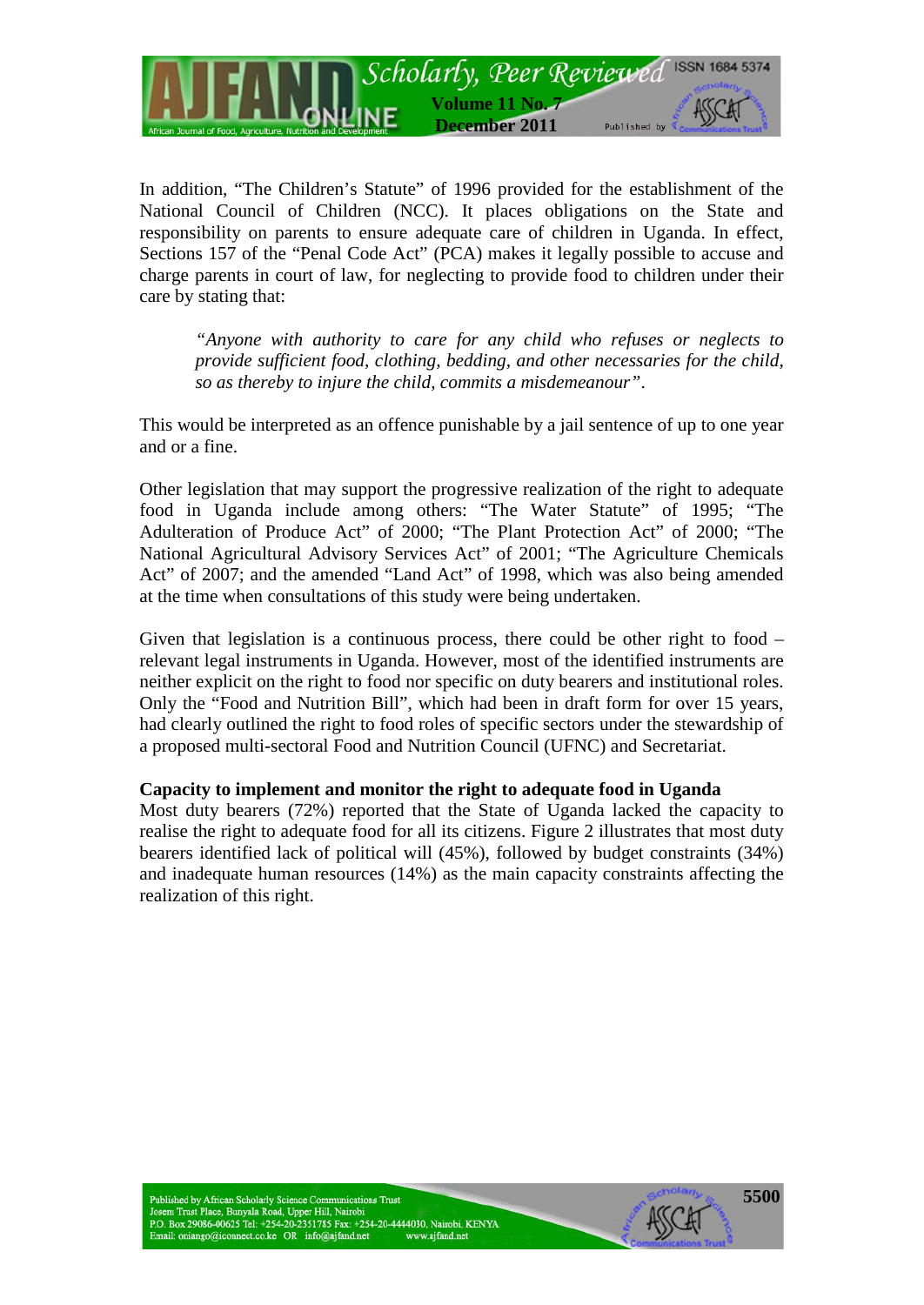



**Figure 2: Right to food capacity constraints identified by Uganda's duty bearers**

The study further established that administrative recourse mechanisms for extremely vulnerable groups are not clearly instituted into existing implementation frameworks, and there was no clear monitoring framework for the right to adequate food.

Even though Uganda's ratification of the International Covenant on Economic, Social, and Cultural Rights (ICESCR) in 1987 was a commitment to uphold all the provisions therein, it had not submitted periodic State Party reports to the Committee on Economic, Social, and Cultural Rights (CESCR) as obliged by Article 16 and 17 of the ICESCR. In effect, four periodic reports by Uganda were due by 2007. This breach of obligations constitutes a violation by omission of all Economic, Social, and Cultural Rights (ESCR) including the right to adequate food recognised under Article 11.

The Uganda Human Rights Commission (UHRC) is an independent institution established by Article 51 and mandated by Article 52of the 1995 Constitution of the Republic of Uganda, to monitor, report, and investigate compliance of the State to international treaty and convention obligations on human rights. However, this institution had not prioritised and instituted right to food monitoring and reporting mechanisms. As seen in Figure 3, the UHRC has continuously expressed limited budgetary allocations by the State, including shortfalls of over 50% since it was established in 1997 [22, 23].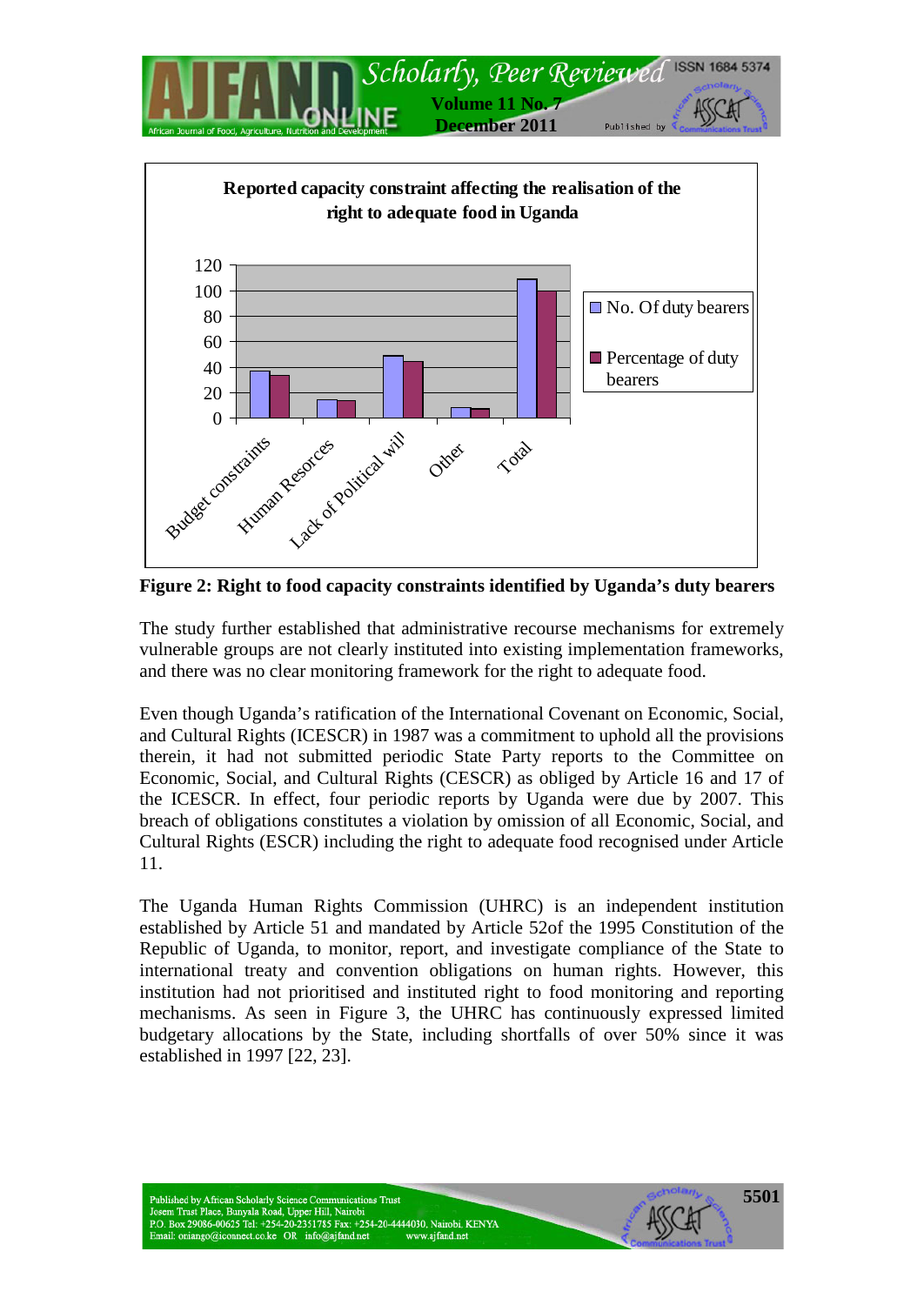

**Figure 3: Trends in budget allocation to the Uganda Human Rights Commission from 1997 to 2007**

**Financial year**

Food and nutrition security data is a component of the Uganda Demographic and Health Survey (UDHS) performed by the Uganda Bureau of Statistics (UBOS), a semi-autonomous institution under the Ministry of Finance, Planning, and Economic Development (MFPED). The UDHS has been conducted every five years since 1989. However, even the most recent UDHS of 2006 was undertaken using external financing and technical support from the United States Agency for International Development (USAID), the United Nations Population Fund (UNFPA), and ORC Macro from the United States of America among many others [9]. This demonstrated that the UBOS lacks adequate capacity to independently assess food and nutrition security and the right to adequate food in Uganda.

Other information systems relevant for assessing the human right to adequate food in Uganda include the "Household Budget Survey" (HBS) conducted by the MFPED, "Early Warning and Food Information Systems" (EWFIS) conducted by the Gender and Early Warning Unit in the MAAIF, in coordination with the Meteorology Department and the Office of the Prime Minister (OPM). The "National Food Balance Sheets" (FBS) are also developed by the MFPED and MAAIF with support of the Food and Agricultural Organization of the United Nations (FAO). Additionally, "Nutrition Status Assessment Surveys" are being undertaken in various regions of the country by the Ministry of Health, and Development partners. However, a national right to food situation assessment had not been undertaken, and therefore a right to food approach had not been integrated into food and nutrition security assessment and programming.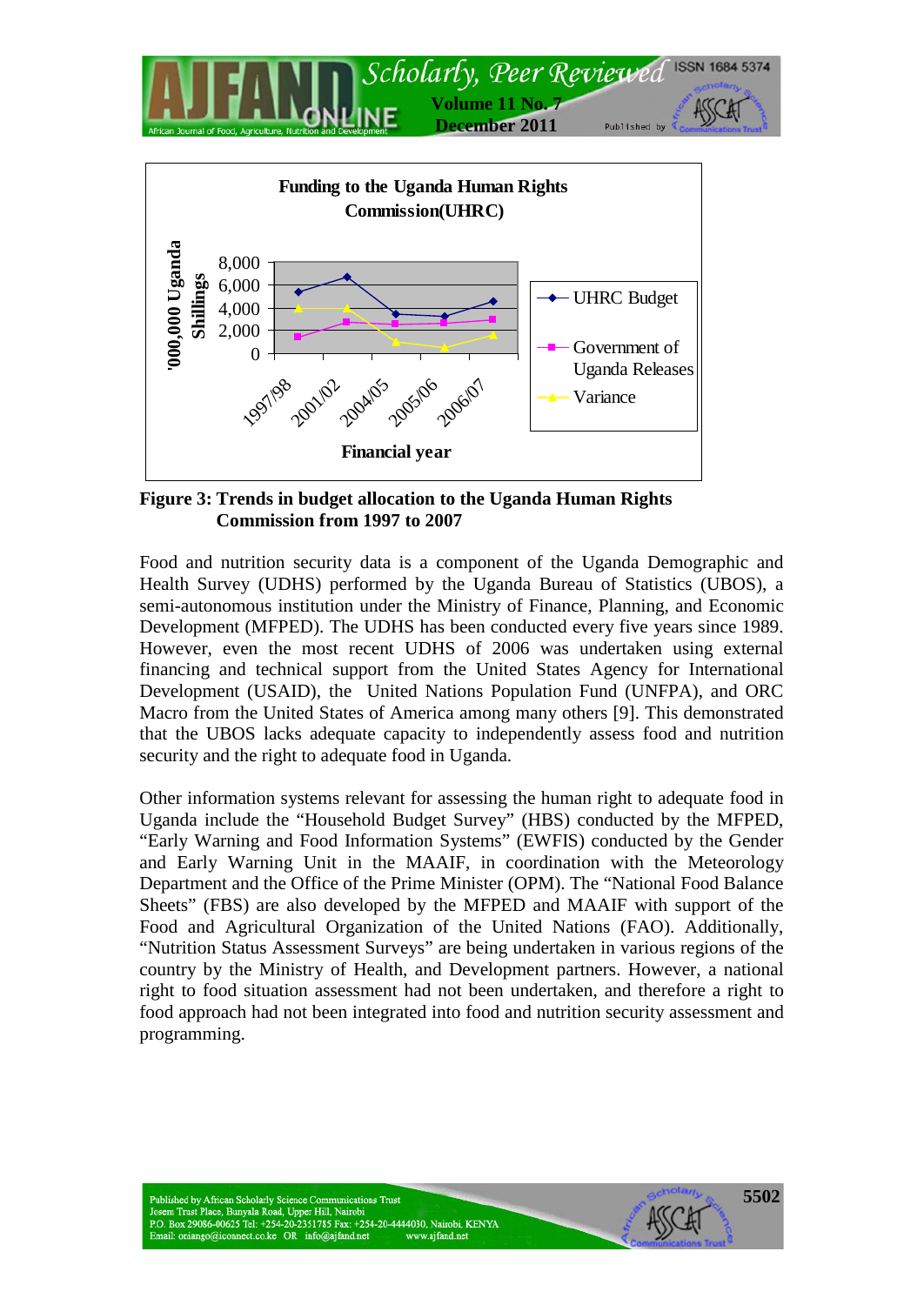

## **DISCUSSION**

Taking into context the specific roles played by the various ministries and institutions that are represented on the ad hoc Uganda Food and Nutrition Council (UFNC), the Ministry of Agriculture, Animal Industry, and Fisheries (MAAIF) and the Ministry of Health (MOH) are the lead institutions in the implementation of policies relevant to food and nutrition security in Uganda.

Uganda was represented on the Intergovernmental Working Group (IGWG) which developed 19 Guidelines to support United Nations member States in the progressive realisation of the human right to adequate food in the context of national food security [24]. It is also a Party to the 2003 African Union Summit Maputo Declaration on Agriculture and Food, where Africa's Heads of States and Governments pledged to allocate not less than 10% of their annual budgets to agriculture and food security [25]. However, in this country whose economy is predominately agriculture-based with over 75% of workforce depending on small scale food production [9, 26], the MAAIF has continuously received less than 5% of the national budget allocations between the financial years 2000 and 2007 [26, 27, 28].

In view of the commitment to food and nutrition security and the right to food at international [24], regional [25], and national [2, 7] levels, the limited resource allocation to MAAIF demonstrates a lack of political will to prioritise the enhancement of effective food production and distribution systems as one among other means of ensuring stability in supply and access to adequate food as a human right in Uganda. Although a higher share of the budget may not guarantee the effective realization of the right to adequate food, increase in budget allocation to the MAAIF has to be balanced with the adoption of a right to food approach that emphasizes the central positioning of human rights principles and obligations in food and nutrition planning, implementation and monitoring.

In exercise of the obligation of providing food to the most vulnerable Ugandans, the Ministry of Disaster Preparedness and Relief (DPR) under the Office of the Prime Minister (OPM) has been responsive in coordinating humanitarian disaster response and food relief. Whereas this may demonstrate a positive step in the fulfilment of the right to food State obligation [1], the omission of the DPR in UFNC and in Food and Nutrition Policy (UFNP) framework is a technical implementation gap that needs to be addressed.

The relevant duty bearers have not demonstrated the desire for concrete investments to realise the right to adequate food due to a number of challenges that range from delays in implementation due to limited civic awareness and capacity [29], to negative perceptions and inadequate recourse mechanisms to empower vulnerable rights holders who cannot fend for themselves [30]. In addition, the policy by the "National Agricultural Advisory Services" (NAADS) and the "Plan for Modernisation of Agriculture" (PMA) that targets "to achieve food security through the market by empowering the economically active poor" [17, 18, 19], is discriminatory against vulnerable Ugandans who are incapacitated and lack the means to produce or access

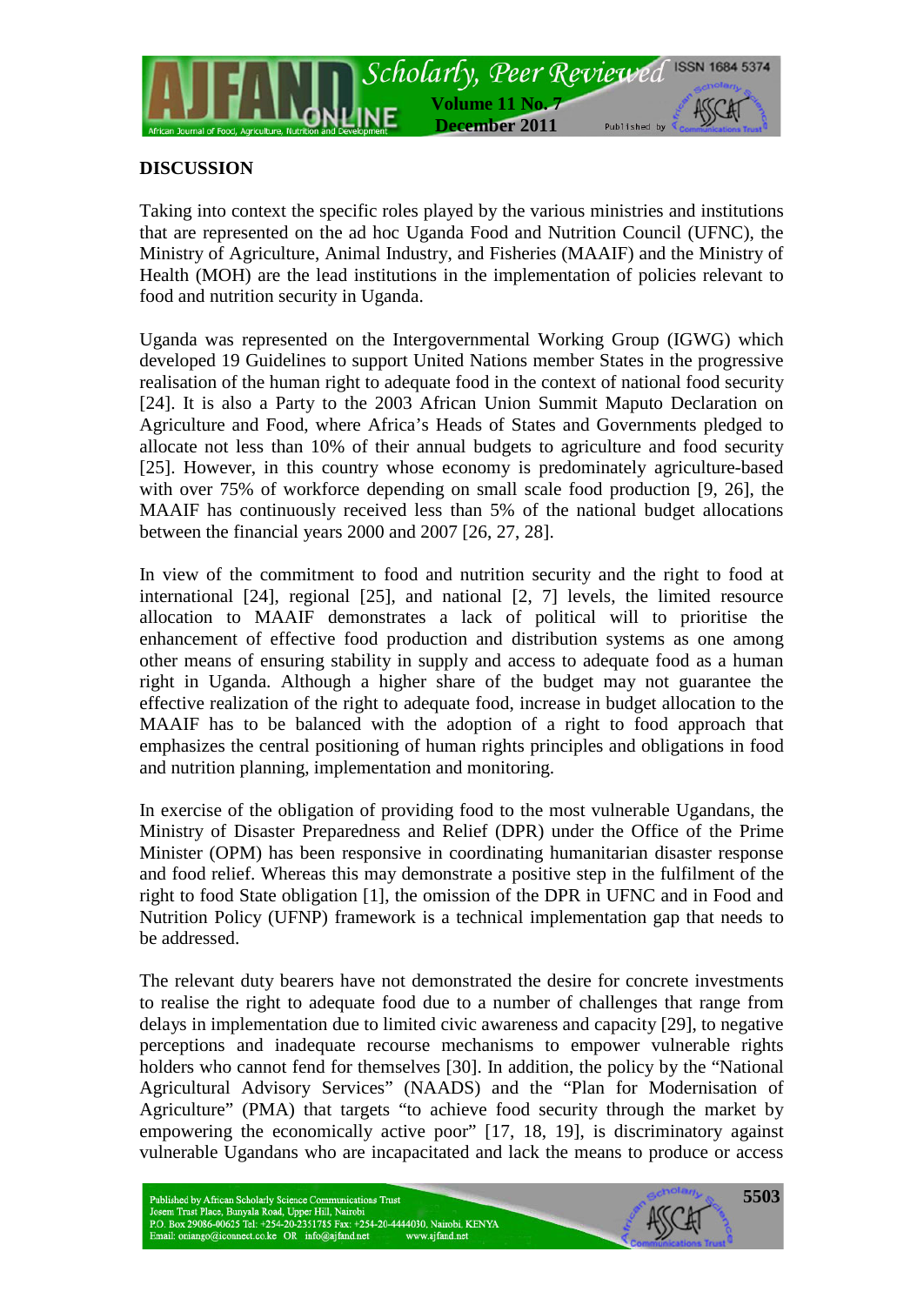

adequate food. In addition, the delayed process of enacting the Food and Nutrition Bill (FNB) into Law is a political challenge affecting capacity to progressively institutionalise duty bearers' roles in realizing the right to adequate food.

In view of the urgency to build capacity to assess underlying and basic causes of malnutrition, other than the routine immediate causes of diet inadequacy and disease [10, 29], a systematic national data base system to inform policy decisions on how to intervene in favour of vulnerable groups is a critical requirement for right to adequate food-relevant interventions. In effect, a right to adequate food approach may need to integrate assessment of dietary adequacy and care practices, as a complementary means for identifying nutritionally vulnerable rights holders in need of adequate food.

In the circumstances of inadequate institutional and budget capacity, the opportunity exists in the constitutional mandates and powers of the UHRC as articulated in Article 52 and 53 [2]. Using the available limited resources, the UHRC can involve institutions represented on the UFNC to promote civil awareness, as a means of generating public actions needed to ensure a right to adequate food approach, responsive accountability, and remedial actions in case of violations of the right to adequate food.

Conceptual and ideological challenges in interpreting General Comment 12 [1] and the Voluntary Guidelines on the right to adequate food [24], is a barrier to domestication of relevant provisions and tools for realising the human right to adequate food in Uganda. Efforts to advance State obligations recognised under International Law have often been met with resistance from politicians and development partners who promote private sector and market led economic growth and development at the expense of human rights [30]. Indeed the impression is that the State's Party obligations of respecting, protecting, and fulfilling (facilitate and provide) the right to adequate food are not well understood and appreciated by most duty bearers in Uganda. There is a strong need for a clear elaboration of intersectoral roles in the progressive realisation of this right, within the context of existing policies and legislation. Institutionalised and community focused capacity building and advocacy measures may also empower rights holders to demand accountability from the duty bearers through public actions and other means.

## **CONCLUSION**

Ensuring an environment where adequate food can be enjoyed as a human right requires capacity and clear roles for continuous preparedness to deal with political and societal threats to humanity. In Uganda, the right to adequate food is recognised in the 1995 Constitution, and in the Food and Nutrition Policy of 2003. However the institutional and legal framework for implementing the policy is not yet in place due to the delayed enactment of the Food and Nutrition Bill into an Act of Parliament. This has led to a policy without a clear direction and focus on the roles and capacity of the relevant institutions and duty bearers. This is an indication of uncertainty on where Uganda is heading when it comes to the human right issue of access to adequate food.

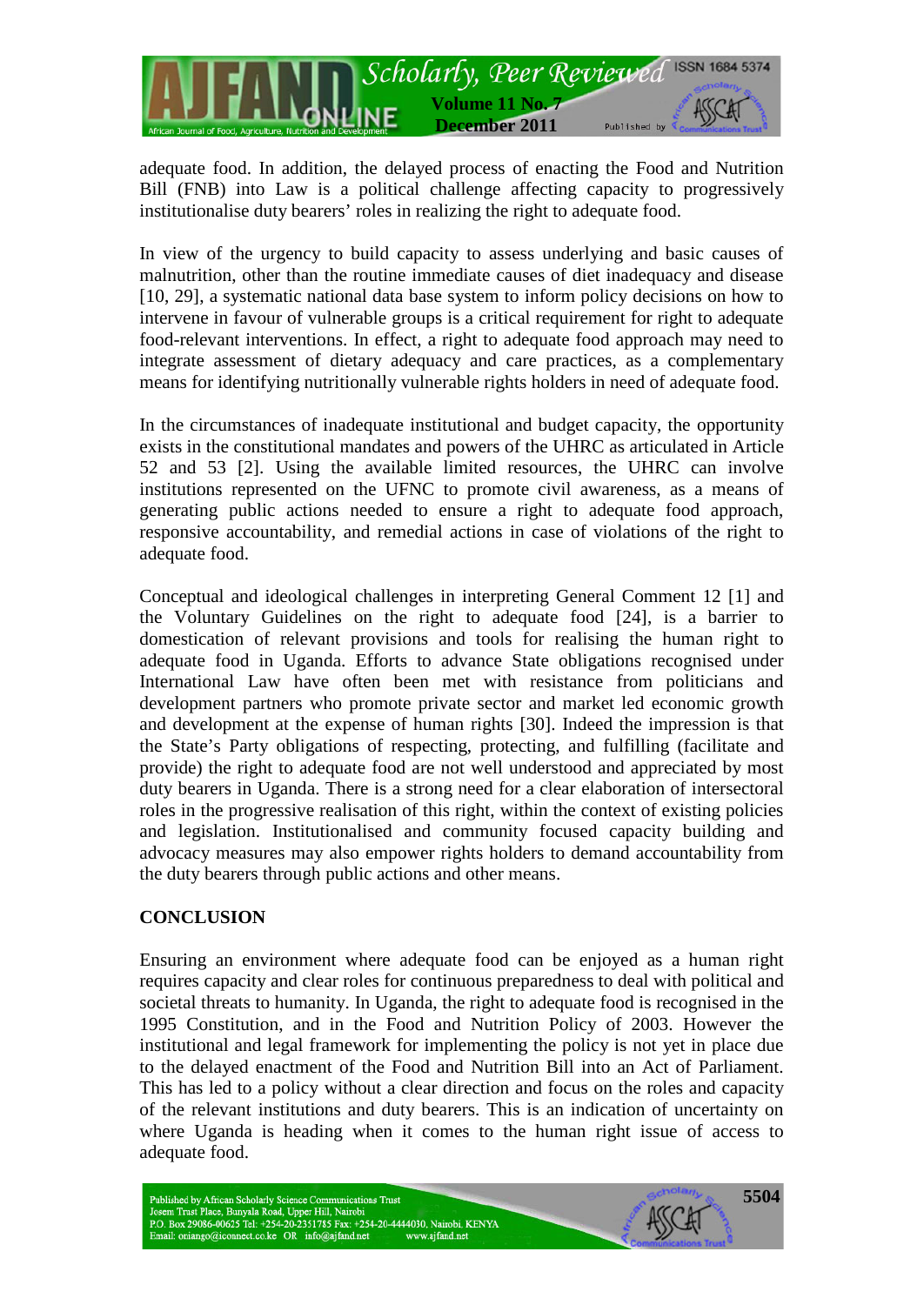

Given the overriding national development policy objective of poverty eradication, responsible actors in Uganda will need to promote civic education on the human right issue of access to adequate food. Furthermore, it will need to consider developing institutional capacity and mechanisms to address the issues pointed out in the General Comment 12 adopted by the United Nations in 1999, and the framework provided in the Voluntary Guidelines on the right to adequate food (VG), developed by the UN member countries and adopted by the FAO council in 2004. All these efforts would need to have tools, capacity, and clear roles in order to set a process in motion to progressively realise the right to adequate food of Ugandans.

Essentially, right to food capacity building platforms need to be strengthened and streamlined into the education curriculum, using a collaborative approach involving the Uganda Human Rights Commission (UHRC), Parliament, the Ministry of Finance, Planning, and Economic Development (MFPED), Civil Society and other ministries represented on the *ad hoc* UFNC. This process can provide the means for promoting necessary public policy actions that support the realization of the right to adequate food. Capacity development is thus needed to integrate human rights into the theoretical development and practical implementation of food and nutrition programmes in Uganda.

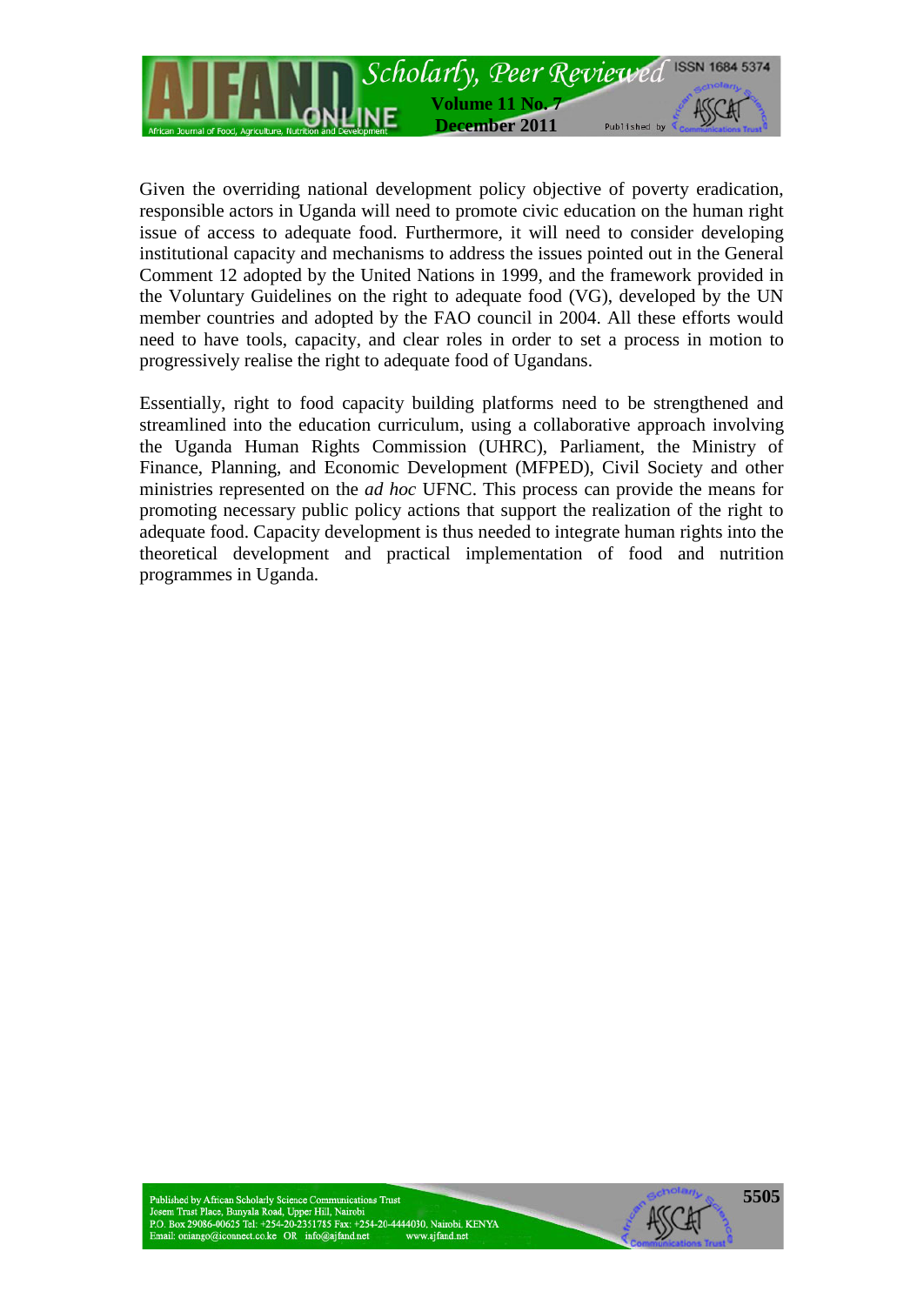

# **Table 1**: **Uganda's duty bearer's knowledge on the right to food provisions in national and international law instruments (n=109)**

| <b>Membership</b><br>status to the<br><b>Uganda Food and</b><br><b>Nutrition Council</b><br>(UFNC) | <b>Knowledge of Objective</b><br>XXII in the 1995<br><b>Constitution of the Republic</b><br>of Uganda $(\% )$ |                |              | <b>Knowledge of United</b><br><b>Nations General Comment</b><br>12 on the right to adequate<br>food $(\% )$ |                |                    |
|----------------------------------------------------------------------------------------------------|---------------------------------------------------------------------------------------------------------------|----------------|--------------|-------------------------------------------------------------------------------------------------------------|----------------|--------------------|
|                                                                                                    | Yes                                                                                                           | N <sub>0</sub> | Statistical  | Yes                                                                                                         | N <sub>0</sub> | <b>Statistical</b> |
| <b>UFNC</b> members                                                                                | 71                                                                                                            | 29             | significance | 53                                                                                                          | 47             | significance       |
| Others who are not                                                                                 | 33                                                                                                            | 67             | $(P$ value)* | 14                                                                                                          | 86             | $(P value)*$       |
| members to UFNC                                                                                    |                                                                                                               |                |              |                                                                                                             |                |                    |
| All respondents                                                                                    | 39                                                                                                            | 61             | 0.003        | 22                                                                                                          | 78             | 0.009              |

P<0.05 implies that there exists a statistical relationship. \*Pearson Chi-square

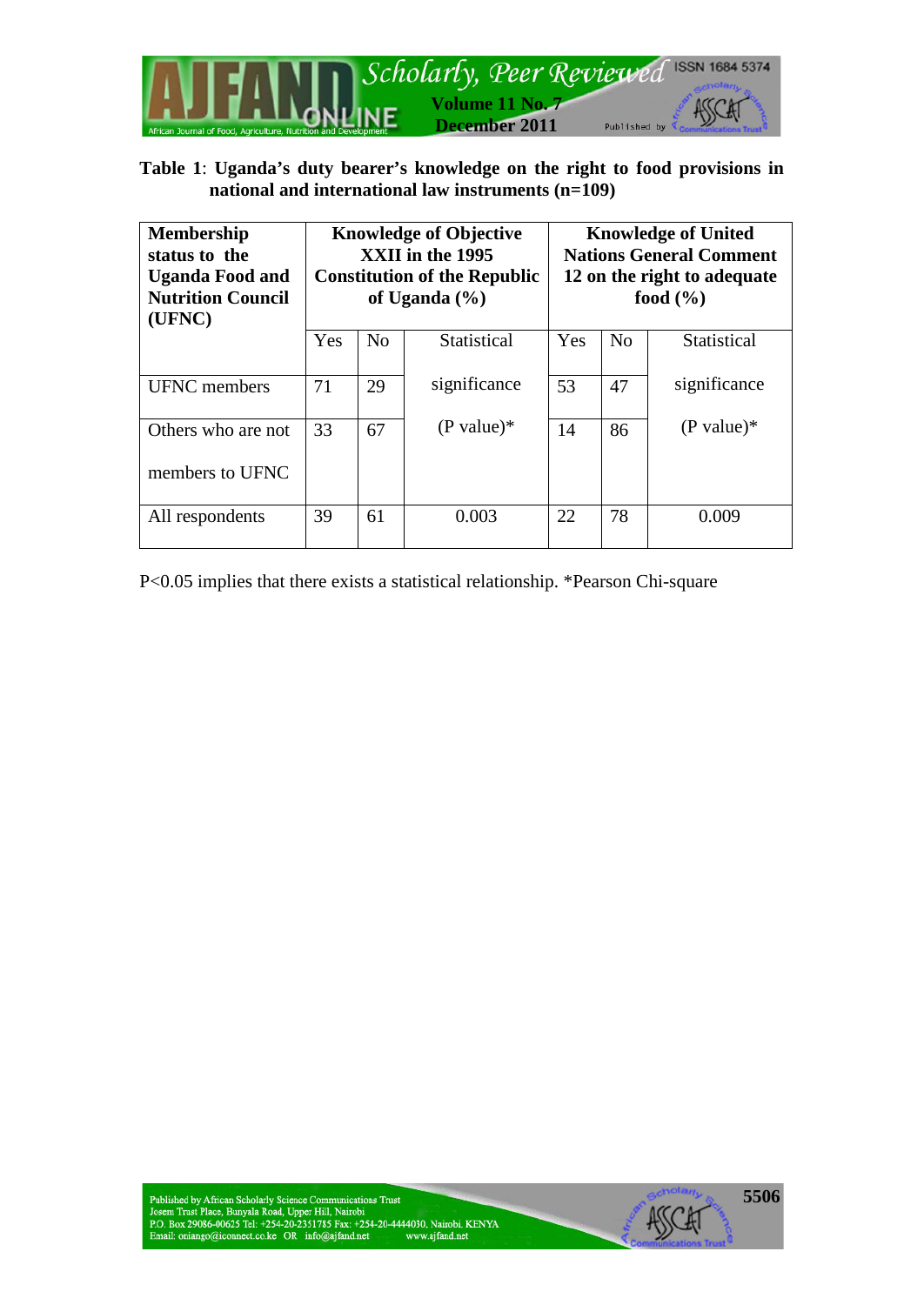

## **REFERENCES**

- 1. **CESCR (Committee on Economic Social and Cultural Rights of the United Nations)** General Comment No. 12: The right to adequate Food. UN document E/C.12/1999/5. Geneva, United Nations, 1999.
- 2. **ROU (Republic Of Uganda)** Constitution of the Republic of Uganda, Kampala, 1995.
- 3. **ROU.** Poverty Eradication Action Plan 2004/05-2007/08. Kampala, Ministry of Finance, Planning, and Economic Development (MFPED), 2004.
- 4. **Mpeirwe A and D Damulira** Rethinking the National Food and Nutrition Policy in Uganda. Kampala, ACODE and VEDCO, 2003.
- 5. **PMA (Plan for Modernisation of Agriculture) Steering Committee** Annual Report, Kampala, PMA Secretariat, 2004.
- 6. **PMA Poverty and Gender Sub-Committee** PMA Poverty (Gender and Equity Perspectives); Proposed Undertakings for the FY 2007/08, Kampala, PMA Secretariat, 2006.
- 7**. ROU.** Uganda Food and Nutrition Policy (UFNP). Kampala, Ministry of Agriculture, Animal Industry, and Fisheries (MAAIF), and Ministry of Health (MOH), 2003.
- 8. **ROU.** National Food and Nutrition Strategy (NFNS) Draft. Kampala, MAAIF and MOH, 2005. <http://www.pma.go.ug/nutrition.php> [ Accessed 05/06/2007].
- 9. **Uganda Bureau of Statistics (UBOS).** Uganda Demographic and Health Survey (UDHS). Kampala and Maryland, UBOS and Macro International Inc. 2007, pp 153-173. [http://www.ubos.org/publications/dhs/Uganda%20DHS%202006%20Final%2](http://www.ubos.org/publications/dhs/Uganda%20DHS%202006%20Final%20%20Report.pdf) [0%20Report.pdf](http://www.ubos.org/publications/dhs/Uganda%20DHS%202006%20Final%20%20Report.pdf) [Accessed 14/10/2007].
- 10. **Kikafunda JK, Walker FA, Collett D and JK Tumwine** Risk Factors for Early Childhood Malnutrition in Uganda. *American J. of Pediatrics*. 1998; 102(4): e45. <http://pediatrics.aappublications.org/cgi/content/full/102/4/e45> [Accessed 7/05/2007].
- 11. **UNDP (United Nations Development Programme)** Uganda Human Development Report (UHDR). Kampala, UNDP, 2006. <http://www.ullndp.or.ug/> [Accessed 22/08/2007].
- 12. **FAO (Food and Agriculture Organization of the United Nations)** State of Food Insecurity in the World. Ending World Hunger – taking stock ten years after the World Food Summit, Rome, FAO, 2006.

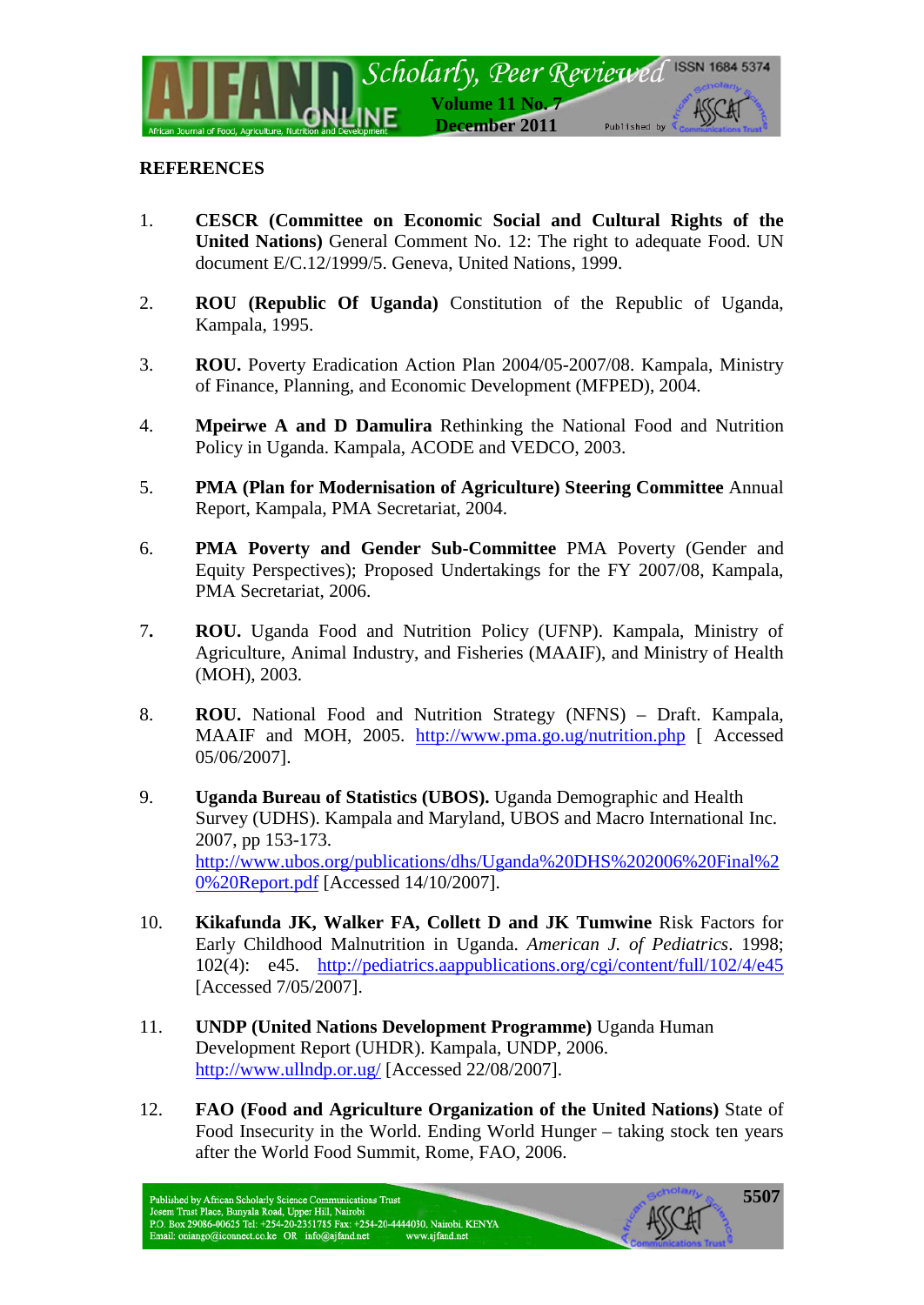

- 13. **FAO.** State of Food Insecurity in the World. High food prices and food security – threats and opportunities, Rome, FAO, 2008.
- 14. **Jonsson U** Human Rights Approach to Development Planning. Nairobi, UNICEF, 2003.
- 15. **Engesveen K** Monitoring the realisation of the human right to adequate food; Role and capacity analysis in breastfeeding policy and practice. A Case study of the Maldives. Oslo, University of Oslo, 2005.
- 16. **UNICEF (United Nations Children's Fund)** Strategy for improved nutrition for children and women in developing countries. United Nations Children's Fund Policy Review, UN doc.E/ICEFF/1993/L.6, 1990.
- 17. **Sabatini F** Programming with a Human Rights Approach: A UNICEF experience in operational practice. **In:** Eide WB and U Kracht (Eds). Food and Human Rights in Development. Volume I. Antwerpen, Intersentia, 2005; **10**: 229-258.
- 18. **Robson C** Real World Research: A Resource for Social Scientists and Practitioner – Researchers.  $2<sup>nd</sup>$  Edition: Oxford and Cambridge, Blackwell Publishers, 2002.
- 19. **Oshaug A, Eide WB and A Eide** Human Rights: A normative basis for food and nutrition-relevant policies. *Food policy 1994; 19(6):491-516*.
- 20. **ROU.** The Laws of the Republic of Uganda, Chapter 278 the Food and Drugs Act, Kampala, 2000. <ftp://ftp.fao.org/codex/ccafrica16/ca1606ae.pdf> [Accessed 28/09/2007].
- 21. **ROU.** The Laws of the Republic of Uganda, Statutory Instrument 278-1, Marketing of Infants and Young Child Foods, Kampala, 2000. [http://www.ugandigitalawlibrary.com/lawlib/consolidated\\_edition.asp?page=1](http://www.ugandigitalawlibrary.com/lawlib/consolidated_edition.asp?page=13) [3](http://www.ugandigitalawlibrary.com/lawlib/consolidated_edition.asp?page=13) [Accessed 13/8/2007].
- 22. **UHRC (Uganda Human Rights Commission)** Towards the Implementation of the Human Right to Adequate Food in Uganda, Kampala, UHRC, 2004.
- 23. **UHRC.** 10<sup>th</sup> Annual Report to the Parliament of the Republic of Uganda, Kampala, Uganda Human Rights Commission, 2007.
- 24. **FAO.** Voluntary Guidelines to Support the Progressive Realization of the Human Right to Adequate Food in the context of National Food Security, Rome, FAO, 2005. <http://www.fao.org/docrep/meeting/008/J3345e/j3345e01.htm#a1> [Accessed 15/10/2007].